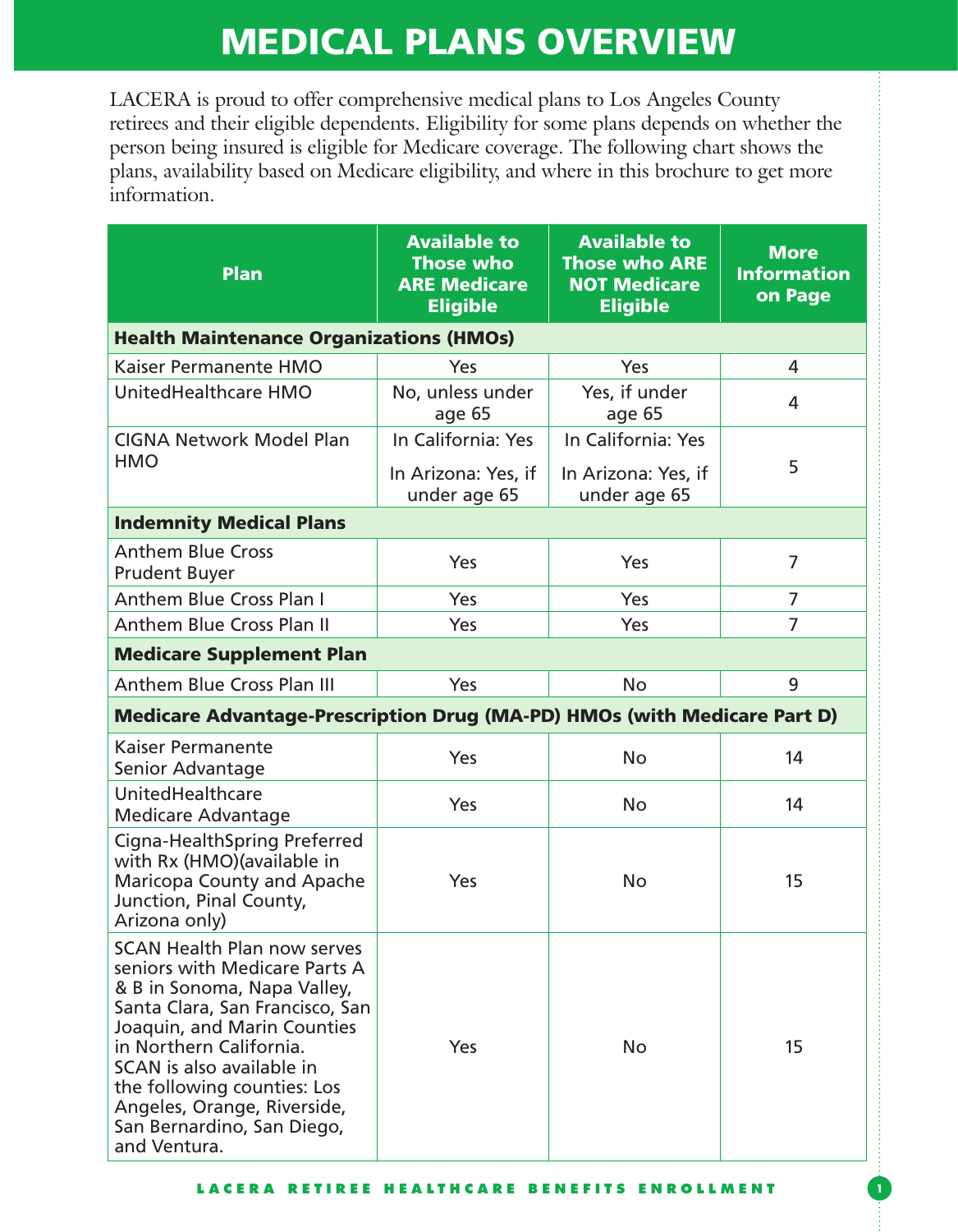### Medicare Enrollees: Prescription Drug Benefits

**LACERA members do not have to enroll** in any separate Medicare Part D plans because all LACERA-administered medical plans have prescription drug coverage that is at least as good as the standard Medicare Part D plan.

**As a LACERA member, you should not enroll in a separate Medicare Part D plan. Enrollment in a separate Medicare Part D plan may jeopardize your LACERA-administered coverage.** In addition, if you later decide to disenroll from the separate Medicare Part D plan, your reenrollment into a LACERA plan may be delayed.

**All individuals who have medical coverage through LACERA are provided with a Notice of Creditable Coverage (NOCC)**, an official statement that your LACERA-administered medical plan provides you with prescription drug coverage that is, on average, as good as or better than that offered by the standard Medicare Part D plan. Anyone who enrolls in a separate Medicare Part D plan at a later date and shows the NOCC will not have to pay a higher premium for late enrollment.

**If you are thinking about enrolling in a separate Medicare Part D Plan, contact LACERA first:**

- **please visit LACERA's website at www.lacera.com to download a copy of the NOCC, or**
- **call LACERA's Retiree Healthcare Division at (800) 786-6464, press 1, or (626) 564-6132.**
- send us an e-mail at **healthcare@lacera.com**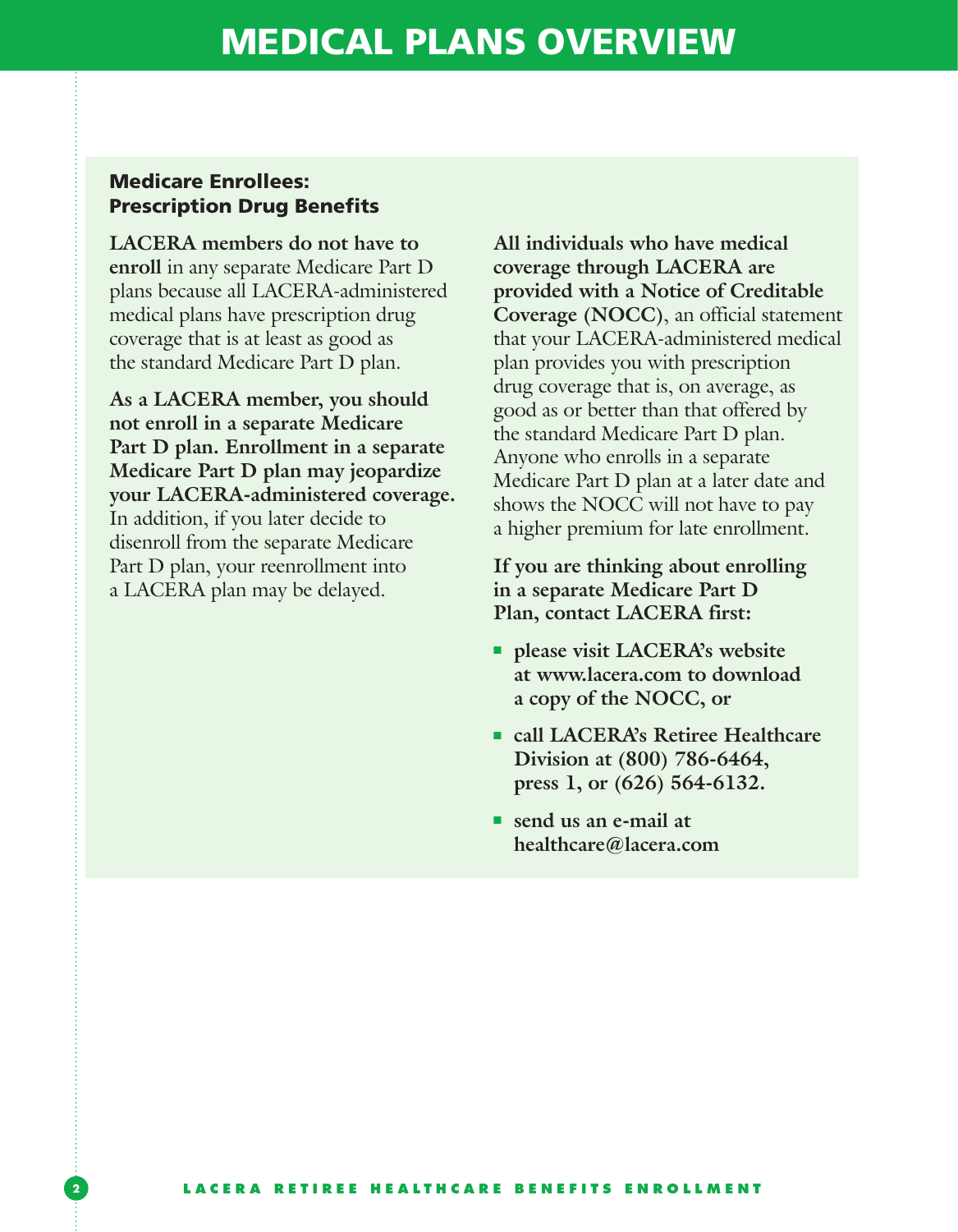## Health Maintenance Organizations (HMOs)

A health maintenance organization (HMO) is a healthcare plan that requires you to use certain providers specified by the plan.

#### HMOs offer:

- Coverage for most expenses, including those for preventive care.
- No deductibles.
- No claim forms.
- Small copayments for office visits.
- No paperwork.
- No restrictions on coverage for pre-existing conditions.

#### The two types of HMOs:

- 1. Group model The HMO owns and/or operates the facility and the physician is an HMO employee. Services are provided at the facility.
- 2. Independent Physicians Association (IPA) model – Physicians in private practice or physicians in medical groups contract with the HMO to provide services to its members. Services are provided either at a facility or at the physician's office.

#### LACERA offers the following HMOs:

- Kaiser Permanente (Group model).
- UnitedHealthcare<sup>\*</sup> (IPA model).
- CIGNA Network Model Plan (IPA model).
- *\* Available to eligible LACERA members and dependents who are under age 65.*

All of the LACERA-administered medical plans have voluntary Disease Management features and/or programs to help LACERA members who have chronic conditions stay as healthy as possible for as long as possible. Details are on page 16.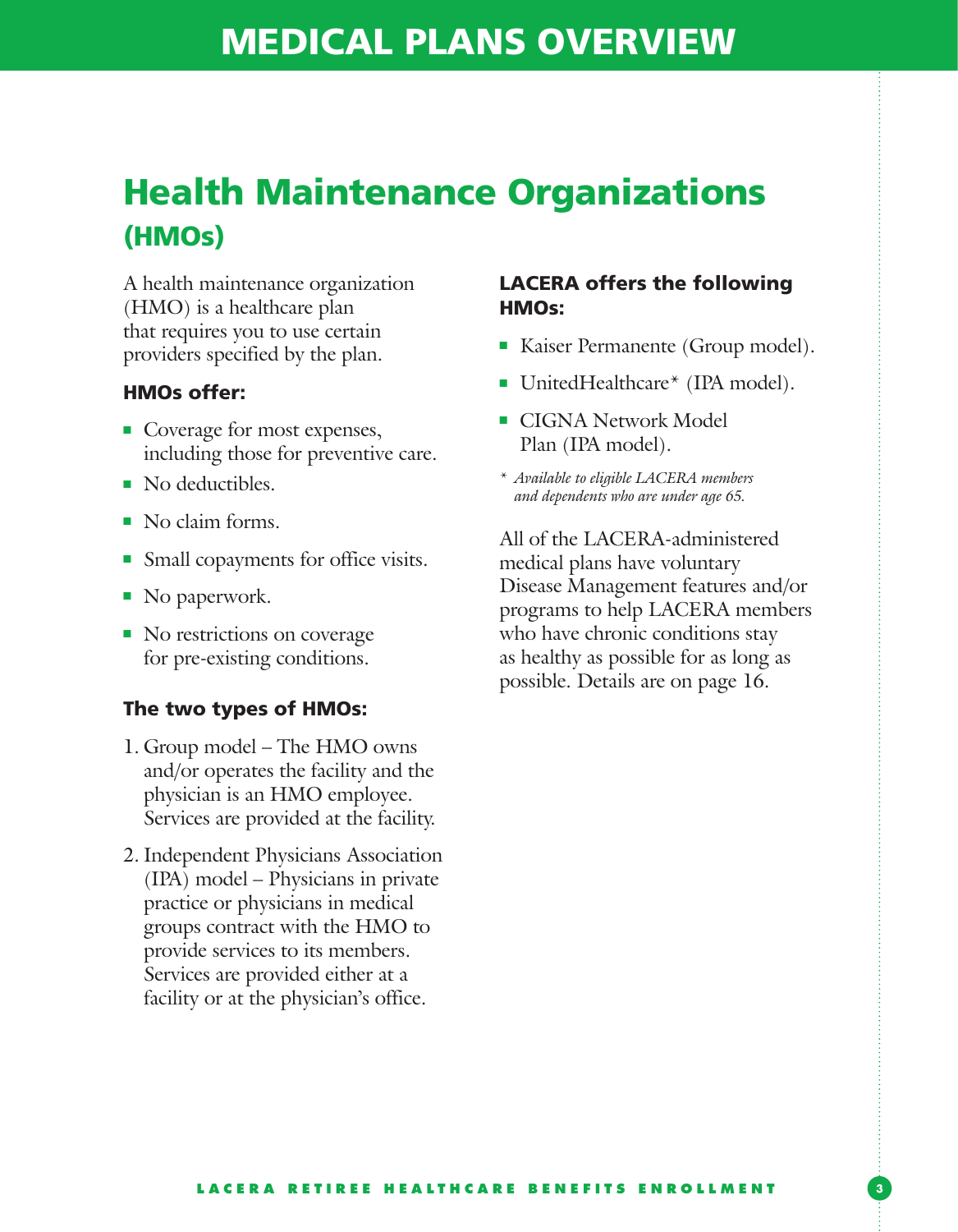| <b>HMO</b>                                                                                                                                                                                                                                                | <b>Features</b>                                                                                                                                                                                                                                                                                                                                                                                                                                                                                                                                                                                             |
|-----------------------------------------------------------------------------------------------------------------------------------------------------------------------------------------------------------------------------------------------------------|-------------------------------------------------------------------------------------------------------------------------------------------------------------------------------------------------------------------------------------------------------------------------------------------------------------------------------------------------------------------------------------------------------------------------------------------------------------------------------------------------------------------------------------------------------------------------------------------------------------|
| <b>Kaiser Permanente HMO</b><br>The Kaiser plan is a group model<br>HMO available to all eligible LACERA<br>members and their dependents. Those<br>who are eligible for Medicare may be<br>eligible for Kaiser Senior Advantage,<br>described on page 14. | You must receive <b>ALL</b> medical care<br><b>COL</b><br>from a Kaiser physician at a Kaiser<br>facility, except in the case of a<br>life-threatening emergency.<br>Kaiser has numerous major medical<br>$\mathcal{L}_{\mathcal{A}}$<br>centers and many smaller medical<br>clinics located throughout California,<br>as well as several other states.<br>If you are covered under Kaiser and<br><b>College</b><br>move out of California to a state<br>where a LACERA-administered Kaiser<br>plan is also available (i.e., Oregon,<br>Hawaii, Colorado and Georgia), you<br>may contact LACERA to enroll. |
| <b>UnitedHealthcare HMO</b><br>The UnitedHealthcare HMO is an IPA<br>HMO available to all eligible LACERA<br>members and their dependents who are<br>under age 65, regardless of Medicare<br>eligibility.                                                 | You must receive <b>ALL</b> care through<br>ш<br>United Healthcare providers, except<br>in the case of a life-threatening<br>emergency.<br>UnitedHealthcare contracts with<br><b>COL</b><br>physicians and hospitals throughout<br>Northern and Southern California.                                                                                                                                                                                                                                                                                                                                        |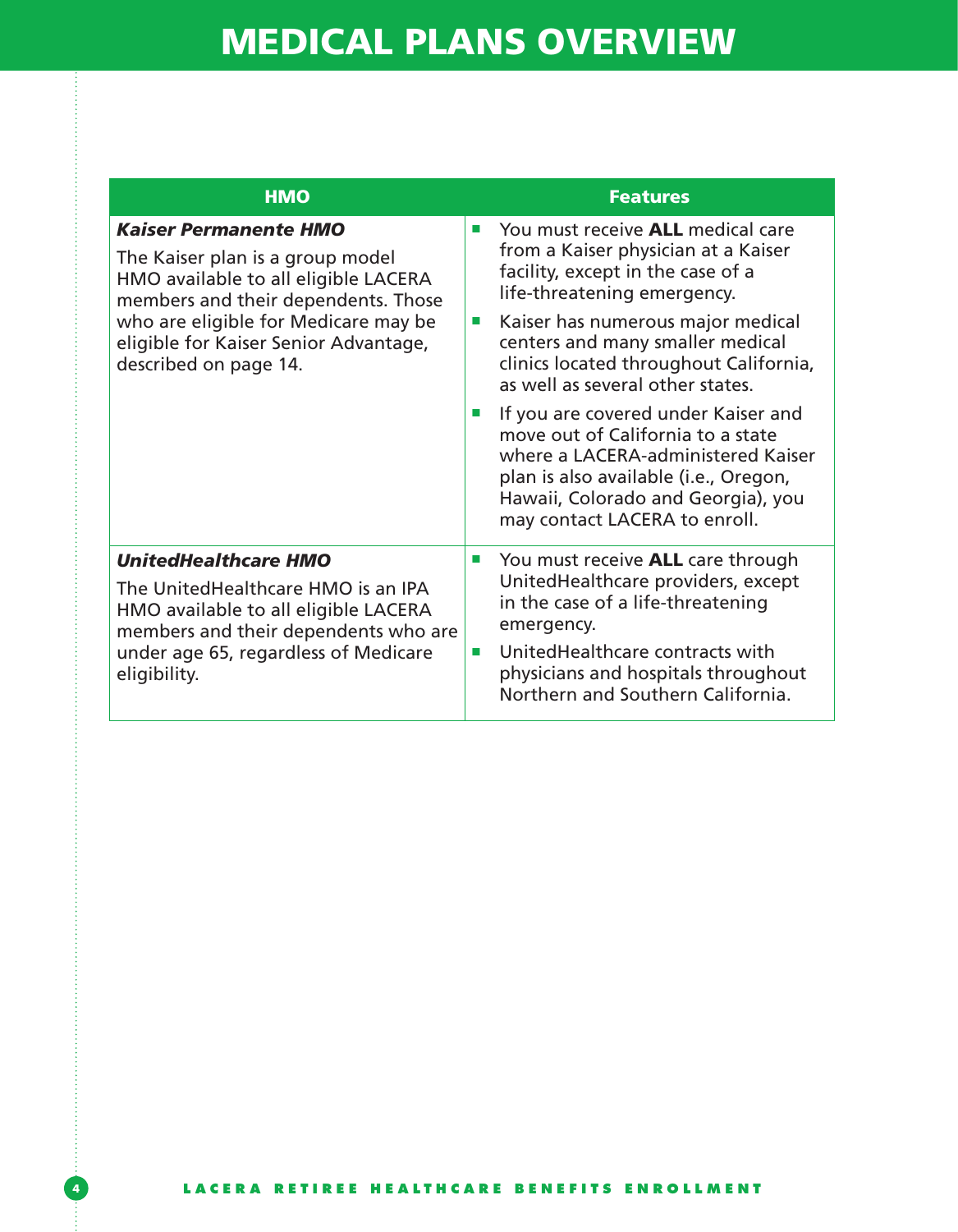| <b>HMO</b>                                                                                                                                                | <b>Features</b>                                                                                                                                                                                                                                                                                                                                                                                 |
|-----------------------------------------------------------------------------------------------------------------------------------------------------------|-------------------------------------------------------------------------------------------------------------------------------------------------------------------------------------------------------------------------------------------------------------------------------------------------------------------------------------------------------------------------------------------------|
| <b>CIGNA Network Model Plan HMO</b><br>The CIGNA Network Model Plan<br>is an IPA HMO available to all<br>eligible LACERA members and their<br>dependents. | You select a primary care physician<br>$\mathcal{L}_{\mathcal{A}}$<br>(PCP) from either the CIGNA Medical<br>Group or a private practice physician.<br>Each family member is allowed to<br>select a separate PCP.                                                                                                                                                                               |
|                                                                                                                                                           | In Arizona, if the PCP is in the CIGNA<br>$\mathcal{L}_{\mathcal{A}}$<br>Medical Group, the covered family<br>member must receive <b>ALL</b> medical<br>care at a CIGNA Healthcare Center,<br>unless an emergency occurs and the<br>patient is outside of the service area.                                                                                                                     |
|                                                                                                                                                           | If the PCP is in private practice, you<br>$\mathcal{L}_{\mathcal{A}}$<br>must receive all covered health care<br>or referral care from that physician,<br>except in the event of an emergency.                                                                                                                                                                                                  |
|                                                                                                                                                           | Each covered person selects a PCP<br>$\mathcal{L}_{\mathcal{A}}$<br>from the CIGNA Medical Group or<br>CIGNA's network of participating<br>private practice physicians. The<br>PCP will direct ALL of that person's<br>non-emergency medical care. In<br>Arizona, if the PCP is part of the<br>CIGNA Medical Group, the person<br>must receive all care at a CIGNA<br><b>Healthcare Center.</b> |
|                                                                                                                                                           | CIGNA offers this plan in certain<br>$\mathcal{L}_{\mathcal{A}}$<br>areas of California and Arizona. In<br>Arizona, only retirees under age 65<br>or dependents of retirees who elect<br>Cigna-HealthSpring Preferred with Rx<br>(HMO) (available in Maricopa County<br>and Apache Junction, Pinal County,<br>Arizona only) may enroll in this plan.                                            |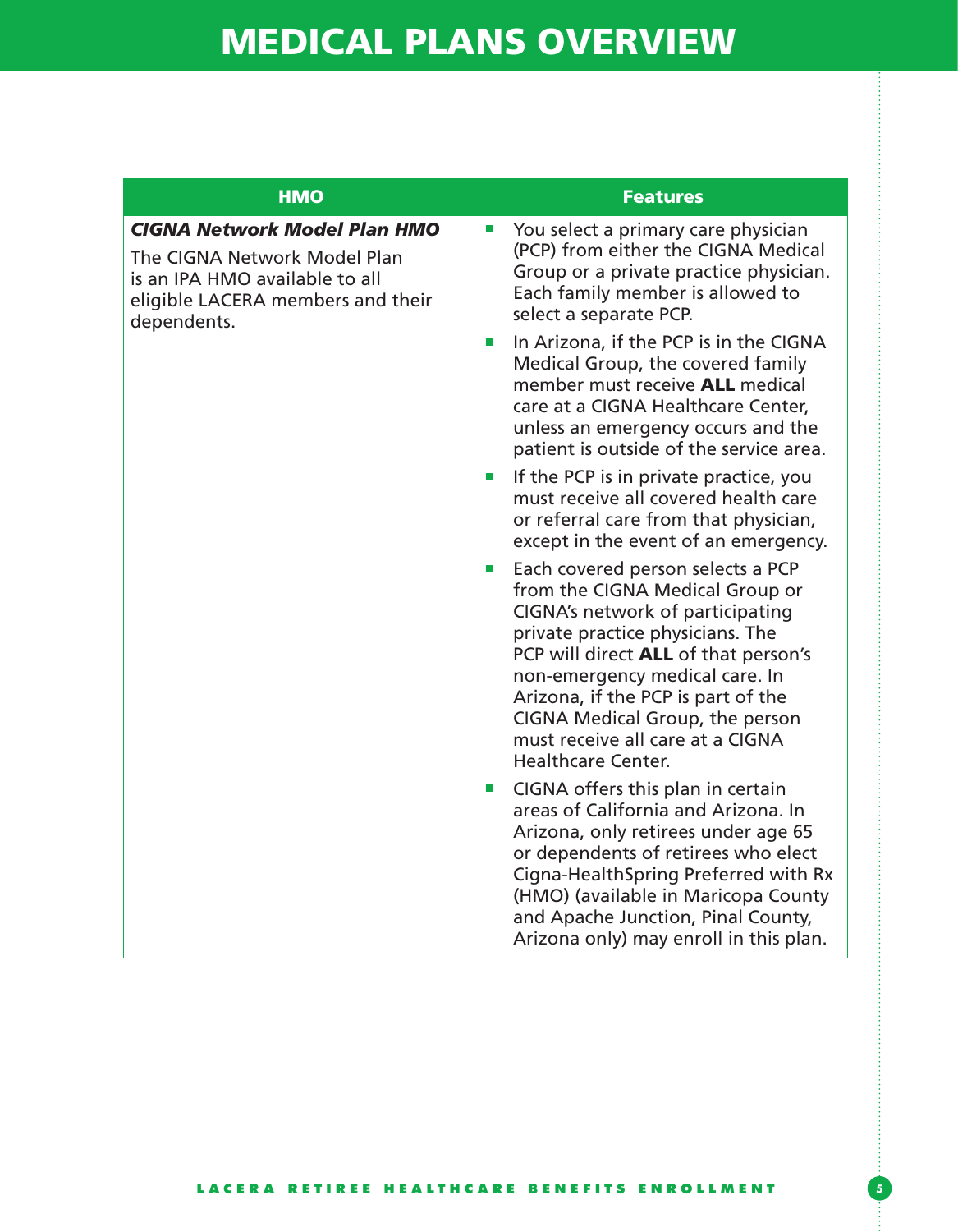### Indemnity Medical Plans

An indemnity medical plan is fee-forservice health insurance. With this type of plan, you pay a certain amount in medical expenses each year (called the annual deductible) before the plan pays benefits. After you meet your annual deductible, you pay for services at the time you receive care from the provider or hospital of your choice. You then submit a claim and are reimbursed a portion of covered expenses by the plan.

These plans allow you to use any provider you choose. But, you will pay less when you see a provider who is part of the Prudent Buyer Network. That's because these providers have negotiated to limit their fees to a contracted rate and you pay less in coinsurance. The negotiated rate will vary depending on where you live.

When you see a provider who is not in the Prudent Buyer network, you may end up paying more because that provider hasn't agreed to limit his or her charges to a negotiated rate. That means you not only pay the deductible and your coinsurance, but also pay any amount over the reasonable and customary charge. A reasonable and customary charge is the maximum amount the plan will pay for a service, based on what providers in that geographic area charge for similar services or supplies.

The following plans use the Anthem Blue Cross Prudent Buyer provider network:

- Anthem Blue Cross I.
- Anthem Blue Cross II.
- Anthem Blue Cross Prudent Buyer Plan.

You should contact Anthem Blue Cross at 1-800-284-1110 to find out if a physician or hospital is in the Prudent Buyer Network.

### Indemnity medical plans require:

- Annual deductibles.
- Coinsurance (you pay a percentage of all medical services).
- Claim forms for reimbursement of services.\*
- Utilization Review which determines medical necessity and length of stay of all hospital admissions.

*\*If you use network providers, no claim forms are required.* 

### Indemnity medical plans currently offered by LACERA are:

- Anthem Blue Cross Prudent Buyer Plan.
- Anthem Blue Cross I.
- Anthem Blue Cross II.

#### Lifetime Benefit Maximum

**The Lifetime Benefit Maximum for the Anthem Blue Cross Prudent Buyer Plan, Anthem Blue Cross I, and Anthem Blue Cross II combined is \$1 million per member. The benefit amount available is reduced by any amount paid previously from another LACERA-administered Anthem Blue Cross Plan (except Anthem Blue Cross III). For Lifetime Benefit Maximum information, call Anthem Blue Cross at 1-800-284-1110. To enroll in LACERA-administered medical plans,contact LACERA's Retiree Healthcare Division at 1-800-786-6464, press 1 or (626) 564-6132 or send us an e-mail at healthcare@lacera.com.**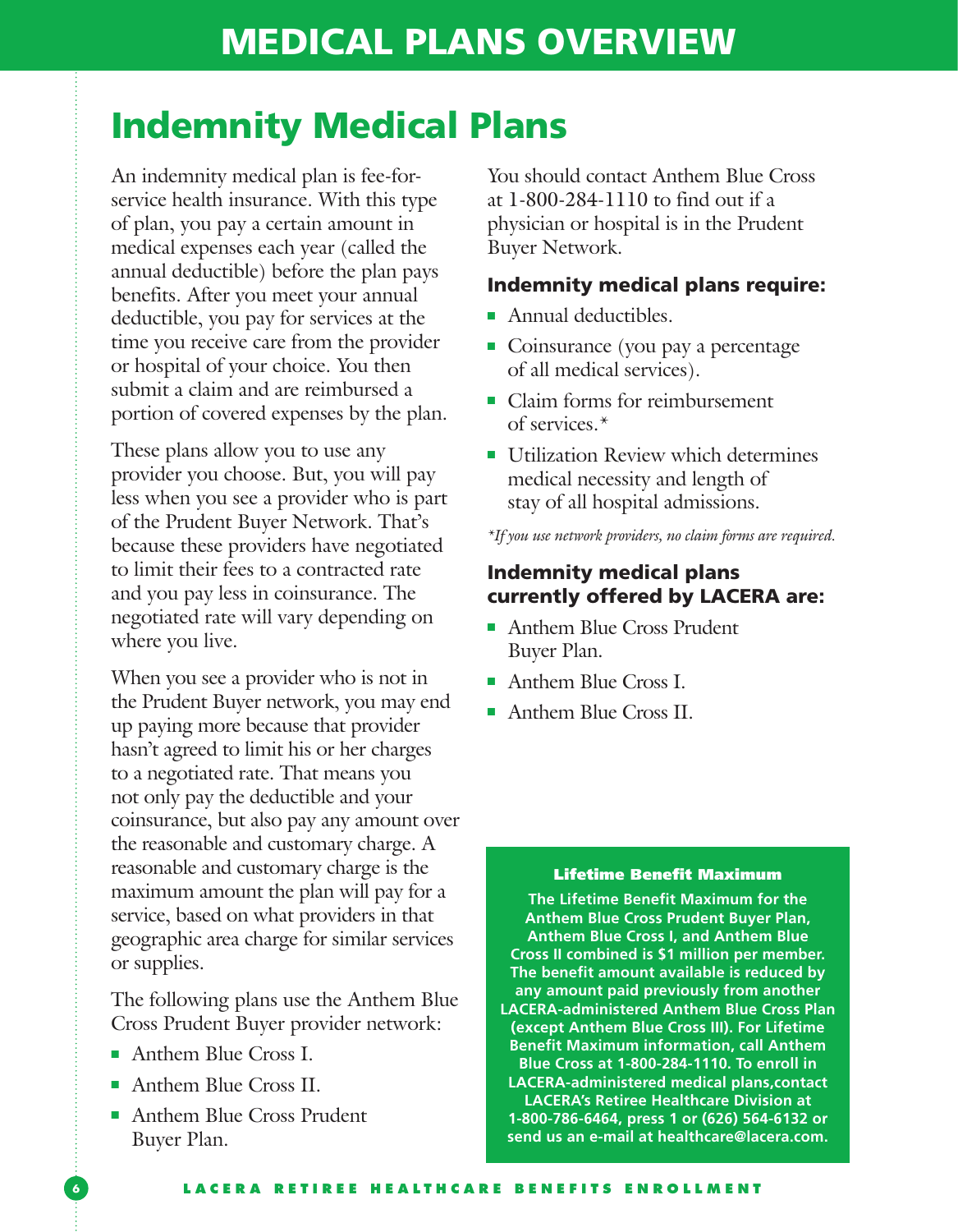| <b>Plan</b>                                                                                                                                                                                                                                                                                 | <b>Features</b>                                                                                                                                                                                                                                                                                                                                                                                                                                                                                                                                                 |
|---------------------------------------------------------------------------------------------------------------------------------------------------------------------------------------------------------------------------------------------------------------------------------------------|-----------------------------------------------------------------------------------------------------------------------------------------------------------------------------------------------------------------------------------------------------------------------------------------------------------------------------------------------------------------------------------------------------------------------------------------------------------------------------------------------------------------------------------------------------------------|
| <b>Anthem Blue Cross Prudent</b><br><b>Buyer Plan</b><br><b>Anthem Blue Cross Prudent Buyer</b><br>Plan is a PPO plan that allows<br>you to use preferred providers.<br>Both Medicare-eligible and<br>non-Medicare-eligible members<br>can join this plan.                                  | This plan has a California-based preferred<br>$\mathcal{C}$<br>provider network of physicians and hospitals<br>that have negotiated with Anthem Blue Cross<br>to provide discounted services to participants.<br>You decide at the time you need healthcare<br>$\mathcal{L}_{\mathcal{A}}$<br>services whether to see a network provider or<br>a non-network provider.<br>Retail prescription drug benefits are provided<br>$\mathcal{C}$<br>through Anthem Blue Cross Pharmacy. If you<br>have any prescription drug questions you can<br>call 1-800-700-2541. |
| <b>Anthem Blue Cross I</b><br>Anthem Blue Cross I is a traditional<br>indemnity plan available to all<br>eligible LACERA members and<br>dependents. Both Medicare-<br>eligible and non-Medicare-eligible<br>members can join this plan.<br>Hospital benefits, however, are<br>very limited. | There are no annual benefit maximum<br>п<br>amounts, except for outpatient mental<br>health, acupuncture and the diabetes<br>instruction program.<br>The plan has very limited hospital room and<br>$\mathcal{L}_{\mathcal{A}}$<br>board benefits-an important consideration<br>if you or your dependents do not have<br>Medicare Part A (hospital benefits).                                                                                                                                                                                                   |
| <b>Anthem Blue Cross II</b><br>Anthem Blue Cross II is a traditional<br>indemnity plan available to all<br>eligible LACERA members and<br>dependents. Both Medicare-<br>eligible and non-Medicare-eligible<br>members can join this plan.                                                   | This plan offers more comprehensive<br>×.<br>hospitalization benefits than Anthem Blue<br>Cross I. Anthem Blue Cross II offers a hospital<br>PPO that provides reduced hospital fees to<br>participants who are admitted as inpatients.<br>The most an Anthem Blue Cross II participant<br>will have to pay out-of-pocket for covered<br>medical expenses is \$2,500 a year.                                                                                                                                                                                    |
| <b>Plan</b>                                                                                                                                                                                                                                                                                 | <b>Features</b>                                                                                                                                                                                                                                                                                                                                                                                                                                                                                                                                                 |
| <b>Anthem Blue Cross I and II</b>                                                                                                                                                                                                                                                           | Both plans offer:<br><b>Caremark Prescription Drug Program,</b><br>including retail and mail-order prescription<br>drug benefits. For details, see pages $10 - 12$ .<br>Coordination with Medicare.<br>п<br>"Centers of Medical Excellence"—a unique<br>program that consists of facilities that provide<br>case management and high-quality care for<br>specific medical conditions and transplants.                                                                                                                                                           |
| <b>Anthem Blue Cross Prudent</b><br><b>Buyer Plan, Anthem Blue Cross I,</b><br><b>Anthem Blue Cross II</b>                                                                                                                                                                                  | There is a \$1 million Lifetime Benefit<br>П<br><b>Maximum from all three Anthem Blue</b><br>Cross plans combined (except Anthem<br>Blue Cross III).                                                                                                                                                                                                                                                                                                                                                                                                            |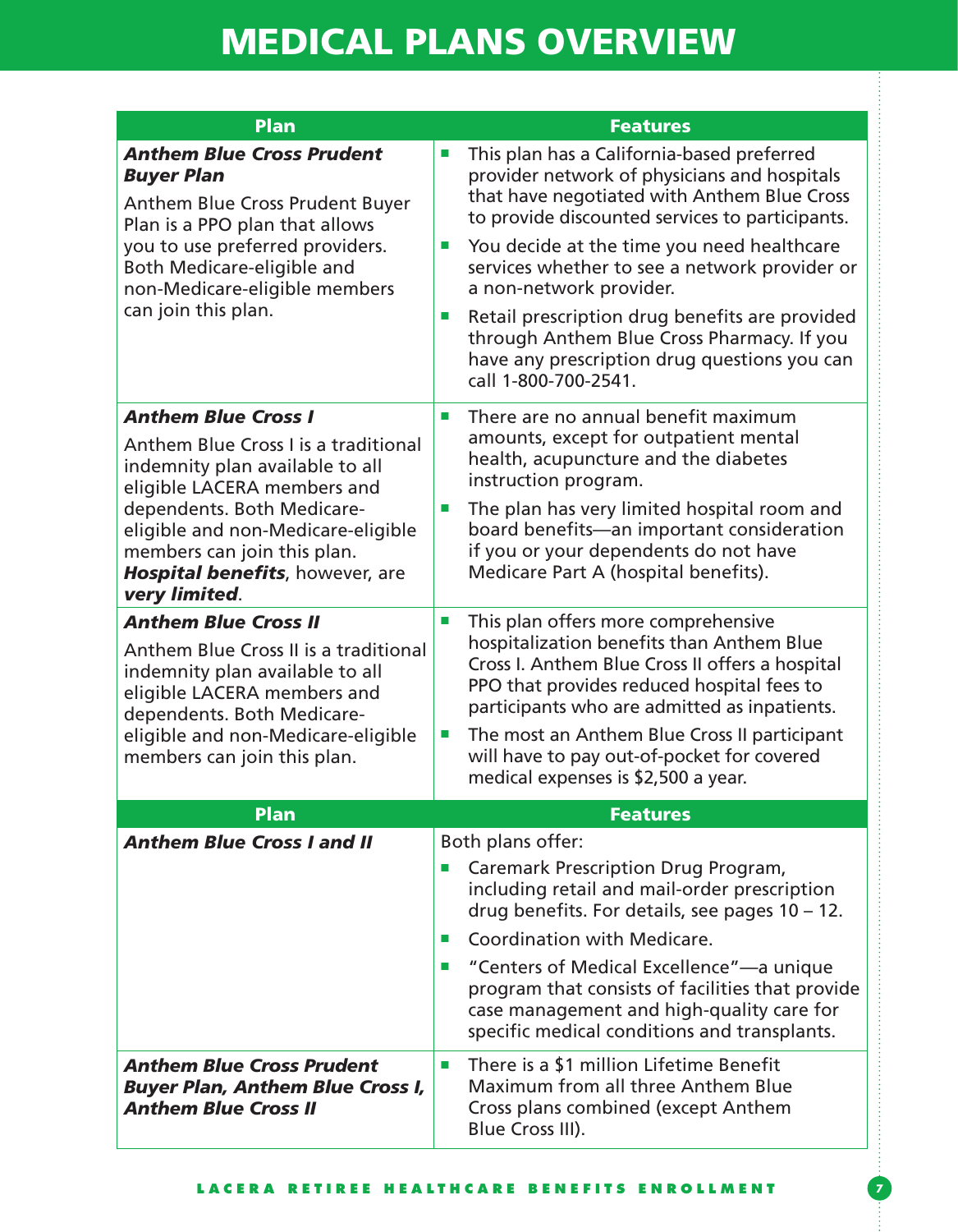| <b>Plan</b>                                                                                                                                                                               | <b>Features</b>                                                                                                                                                                                                                                      |
|-------------------------------------------------------------------------------------------------------------------------------------------------------------------------------------------|------------------------------------------------------------------------------------------------------------------------------------------------------------------------------------------------------------------------------------------------------|
| <b>Utilization Review Program</b>                                                                                                                                                         | The following is a brief summary of how                                                                                                                                                                                                              |
| (for Anthem Blue Cross I, II and                                                                                                                                                          | Utilization Review (UR) works:                                                                                                                                                                                                                       |
| <b>Prudent Buyer - non-Medicare</b>                                                                                                                                                       | Your identification card will have the UR                                                                                                                                                                                                            |
| members only)                                                                                                                                                                             | toll-free telephone number.                                                                                                                                                                                                                          |
| The Utilization Review (UR) program<br>is an important benefit for members<br>and eligible dependents who enroll<br>in Anthem Blue Cross I, Anthem<br>Blue Cross II, or Anthem Blue Cross | Submit a request for admission to UR. UR<br>п<br>will review the details of the proposed<br>admission and treatment, and determine,<br>based on UR criteria, whether the admission<br>is medically necessary:                                        |
| Prudent Buyer.                                                                                                                                                                            | If UR determines that the proposed                                                                                                                                                                                                                   |
| The program provides pre-admission                                                                                                                                                        | admission is medically necessary, UR                                                                                                                                                                                                                 |
| review to determine medical                                                                                                                                                               | will tell you how long you should be                                                                                                                                                                                                                 |
| necessity and appropriate length of                                                                                                                                                       | hospitalized. UR will also establish a time                                                                                                                                                                                                          |
| stay for all hospital admissions.                                                                                                                                                         | frame for continued stay review.                                                                                                                                                                                                                     |
| When you use UR, the plan will pay                                                                                                                                                        | If a proposed admission is determined                                                                                                                                                                                                                |
| your regular benefits. If you do not                                                                                                                                                      | not to be medically necessary, and                                                                                                                                                                                                                   |
| use UR, your hospital benefits may                                                                                                                                                        | you elect to stay at the hospital,                                                                                                                                                                                                                   |
| be reduced.                                                                                                                                                                               | hospital charges will not be covered.                                                                                                                                                                                                                |
|                                                                                                                                                                                           | If a proposed non-emergency admission<br>is not submitted for review-or if an<br>emergency admission is not submitted<br>for review on the first business day<br>following the admission—the first \$200<br>of covered expenses will not be covered. |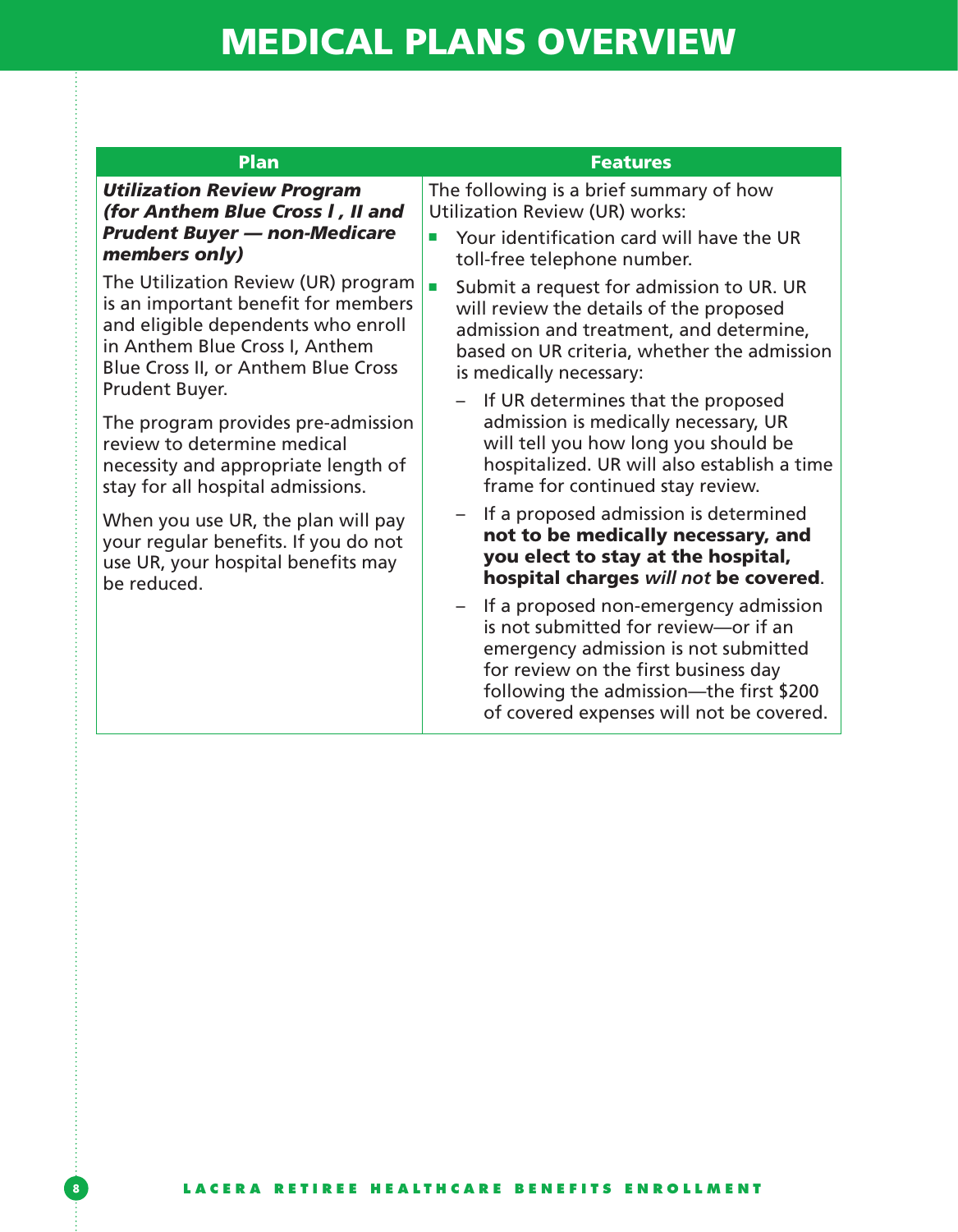### Medicare Supplement Plan

A Medicare supplement plan is a plan that requires you to pay for services at the time you receive care. You then submit a claim and are reimbursed by the plan.

This plan is for members enrolled in **both** Medicare Part A and Part B. The plan supplements Medicare coverage by:

- Paying Medicare Part A deductibles and copayments.
- Paying the annual Medicare Part B deductible and 20% of Medicare-approved amounts for covered services and supplies.
- Providing prescription drug benefits *instead of* Medicare Part D.

### **The only Medicare supplement plan currently offered by LACERA is:**

■ Anthem Blue Cross III.

If you enroll in Anthem Blue Cross III, your premiums for Medicare Part B are reimbursed (base rate) by the County on a tax-free basis provided you meet all the conditions outlined in the *Decision Guide* insert in your *RHC Enrollment Packet*, subject to annual approval by the L.A. County Board of Supervisors.

All of the LACERA-administered medical plans have voluntary Disease Management features and/or programs to help LACERA members who have chronic conditions stay as healthy as possible for as long as possible. Details are on page 16.

| <b>Plan</b>                                                                                                                                                                                                                                                                                                                                                                                                                                            |                             | <b>Features</b>                                                                                                                                                                                                                                                                                                                                                                     |
|--------------------------------------------------------------------------------------------------------------------------------------------------------------------------------------------------------------------------------------------------------------------------------------------------------------------------------------------------------------------------------------------------------------------------------------------------------|-----------------------------|-------------------------------------------------------------------------------------------------------------------------------------------------------------------------------------------------------------------------------------------------------------------------------------------------------------------------------------------------------------------------------------|
| <b>Anthem Blue Cross III Medicare</b><br><b>Supplement Plan</b><br><b>Anthem Blue Cross III supplements</b><br>Medicare coverage by paying many<br>of the costs that Medicare doesn't<br>cover, such as copayments or annual<br>deductibles.<br><b>Anthem Blue Cross III also covers</b><br>prescription drugs through<br>Caremark, so participants should<br>not enroll in a separate Medicare<br>Part D plan as it may jeopardize<br>these benefits. |                             | You may select the doctor or hospital<br>of your choice. However, to obtain the<br>maximum benefit, you must choose a<br>physician who accepts assignment of<br><b>benefits from Medicare.</b> If the provider<br>does not accept assignment, you must pay<br>the difference between what the provider<br>charges and what Medicare and the<br>Anthem Blue Cross III plan both pay. |
|                                                                                                                                                                                                                                                                                                                                                                                                                                                        | <b>The State</b>            | Anthem Blue Cross III includes the<br><b>Caremark Prescription Drug Program,</b><br>described in detail on pages $10 - 12$ ,<br>including retail and mail-order prescription<br>drug benefits. These benefits are provided<br>instead of Medicare Part D's prescription<br>drug coverage.                                                                                           |
|                                                                                                                                                                                                                                                                                                                                                                                                                                                        | $\mathcal{L}_{\mathcal{A}}$ | Anthem Blue Cross III provides certain<br>emergency benefits for sudden and<br>unexpected life threatening conditions<br>when participants are traveling in a<br>foreign country. Medicare does not offer<br>coverage outside of the United States.                                                                                                                                 |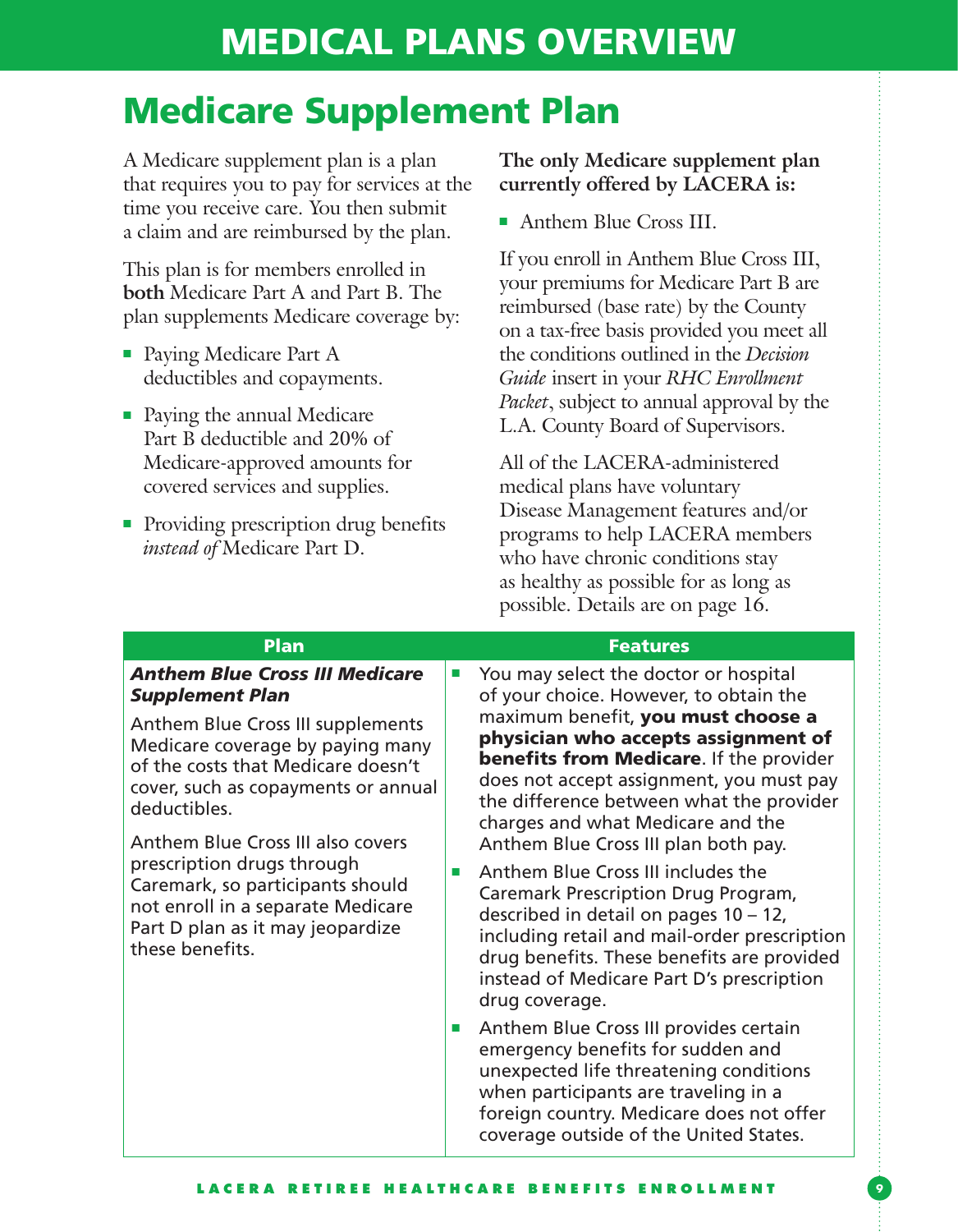### Prescription Drug Benefits for Anthem Blue Cross Plans I, II, and III

Anthem Blue Cross Plans I, II, and III provide prescription drug benefits through Caremark, the pharmacy benefits manager contracted through Anthem Blue Cross. Detailed charts showing these prescription drug benefits are on pages 11 and 12.

| Plan                                                                                                                                                                                                                                                                                                                                                                                                                                                                                                                                                                           | <b>Features</b>                                                                                                                                                                                                                                                                                                                                                                                                                                                                                                                                                                                               |
|--------------------------------------------------------------------------------------------------------------------------------------------------------------------------------------------------------------------------------------------------------------------------------------------------------------------------------------------------------------------------------------------------------------------------------------------------------------------------------------------------------------------------------------------------------------------------------|---------------------------------------------------------------------------------------------------------------------------------------------------------------------------------------------------------------------------------------------------------------------------------------------------------------------------------------------------------------------------------------------------------------------------------------------------------------------------------------------------------------------------------------------------------------------------------------------------------------|
| <b>Caremark Network Pharmacies (for</b><br><b>Anthem Blue Cross Plans I, II and</b><br>$III$ only)<br>Use a network retail pharmacy for<br>30-day non-maintenance prescriptions.<br>CVS Caremark's network includes more<br>than 68,000 pharmacies nationwide,<br>including chain pharmacies, 20,000<br>independent pharmacies and 9,600 CVS<br>Pharmacy locations, many which are<br>now at Target stores.<br>Call Caremark for a listing of<br>pharmacies in your area.<br>Receive an ID card from Anthem<br><b>Blue Cross with Caremark</b><br>information on the back that | Here are the steps for using the program:<br>You pay for your prescription when<br>п<br>you receive your medication.<br>Beginning January 1, 2017, when<br>п<br>you use a network retail pharmacy for<br>non-maintenance prescriptions, the<br>pharmacy will calculate the 20 percent<br>coinsurance at the time of purchase<br>(after applying your deductible) and<br>that is all you will need to pay*.<br>If you use a Non-Network Pharmacy:<br>$\mathbb{R}^n$<br>- You submit a claim form directly to<br>Caremark for reimbursement.<br>- Anthem Blue Cross reimburses<br>you for 60% of reasonable and |
| identifies you as a participant in<br>the program. This card must be<br>presented to a pharmacist along<br>with each prescription to ensure<br>correct claims processing.                                                                                                                                                                                                                                                                                                                                                                                                      | customary charges (after you meet<br>your annual deductible*).<br>- If you do not live within the<br>Caremark service area, you will be<br>reimbursed for 80% of reasonable<br>and customary charges (after you<br>meet your annual deductible*).<br>$*$ No deductible is required by the Anthem Blue<br>Cross III plan.                                                                                                                                                                                                                                                                                      |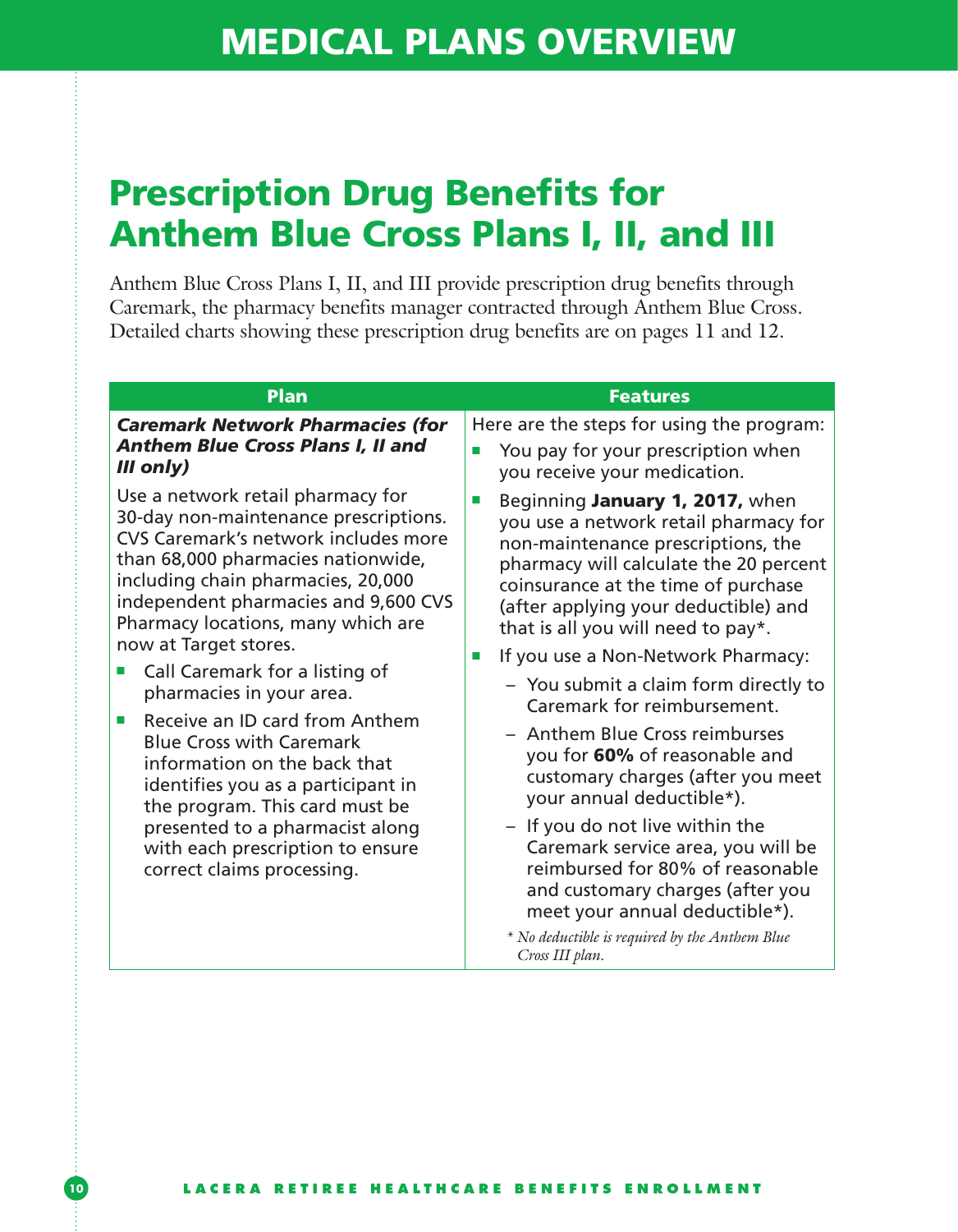| <b>Plan</b>                                                                                                                                                                                                                                              | <b>Features</b>                                                                                                                                                                                                                                               |  |
|----------------------------------------------------------------------------------------------------------------------------------------------------------------------------------------------------------------------------------------------------------|---------------------------------------------------------------------------------------------------------------------------------------------------------------------------------------------------------------------------------------------------------------|--|
| <b>Caremark Mail-Order Drug Program</b><br>for Anthem Blue Cross I, II and III                                                                                                                                                                           | There is no deductible required. For<br>$\mathcal{L}_{\mathcal{A}}$<br>up to a 90-day supply you pay a:                                                                                                                                                       |  |
| only                                                                                                                                                                                                                                                     | - \$10 copay for each authorized                                                                                                                                                                                                                              |  |
| This program is important for                                                                                                                                                                                                                            | generic prescription                                                                                                                                                                                                                                          |  |
| participants who take maintenance<br>prescriptions for chronic medical<br>conditions and specialty drugs.                                                                                                                                                | \$30 copay for each authorized<br>preferred brand-name prescription                                                                                                                                                                                           |  |
| The Mail Order Program provides<br>exceptional value for participants                                                                                                                                                                                    | - \$50 copay for each authorized<br>non-preferred brand-name<br>prescription                                                                                                                                                                                  |  |
| who take prescription drugs on an<br>ongoing basis.                                                                                                                                                                                                      | Caremark will mail your prescriptions<br>$\mathcal{L}_{\mathcal{A}}$<br>to your home approximately 10 to 14                                                                                                                                                   |  |
| You receive up to a 90-day supply of                                                                                                                                                                                                                     | days <b>after</b> receiving your order.                                                                                                                                                                                                                       |  |
| maintenance medications for one<br>small copayment, instead of paying<br>20% of the cost for a 30-day supply<br>at a network pharmacy (or 40% at a<br>non-network pharmacy).                                                                             | To request refills and check<br>$\mathcal{L}_{\mathcal{A}}$<br>which are preferred drugs, call<br>Caremark's toll-free telephone<br>number (800) 450-3755 or log on to<br>www.caremark.com.                                                                   |  |
| We encourage you to consider                                                                                                                                                                                                                             | <b>Maintenance Choice®:</b><br>$\mathcal{L}_{\mathcal{A}}$                                                                                                                                                                                                    |  |
| purchasing generic drugs when<br>possible. They are typically as effective<br>as brand-name drugs and you will pay                                                                                                                                       | - 30-day fills of maintenance<br>medications can be filled (no fill<br>limits) at any participating CVS                                                                                                                                                       |  |
| only \$10 for each 90-day supply.                                                                                                                                                                                                                        | network pharmacy. You will pay                                                                                                                                                                                                                                |  |
| The program also offers specialty                                                                                                                                                                                                                        | the 20% retail coinsurance, after<br>you meet the annual deductible.                                                                                                                                                                                          |  |
| drugs for a fraction of the cost you<br>would pay if you purchased them<br>from other sources.                                                                                                                                                           | - 90-day fills of maintenance<br>medications can be filled at CVS                                                                                                                                                                                             |  |
| And, with mail order, your prescription<br>drugs are delivered right to your door<br>- you don't have to make a trip to the<br>pharmacy, stand in line, or wait for<br>reimbursement!<br>You may order up to a 90-day<br>supply of long-term maintenance | pharmacies (including those inside<br>Target stores) or through Mail<br>Order service. Using these options,<br>you pay the copay amounts (\$10 -<br>Generic Drugs, \$30 Preferred brand<br>drugs, \$50 Non-preferred brand<br>drugs). This remains unchanged. |  |

medications: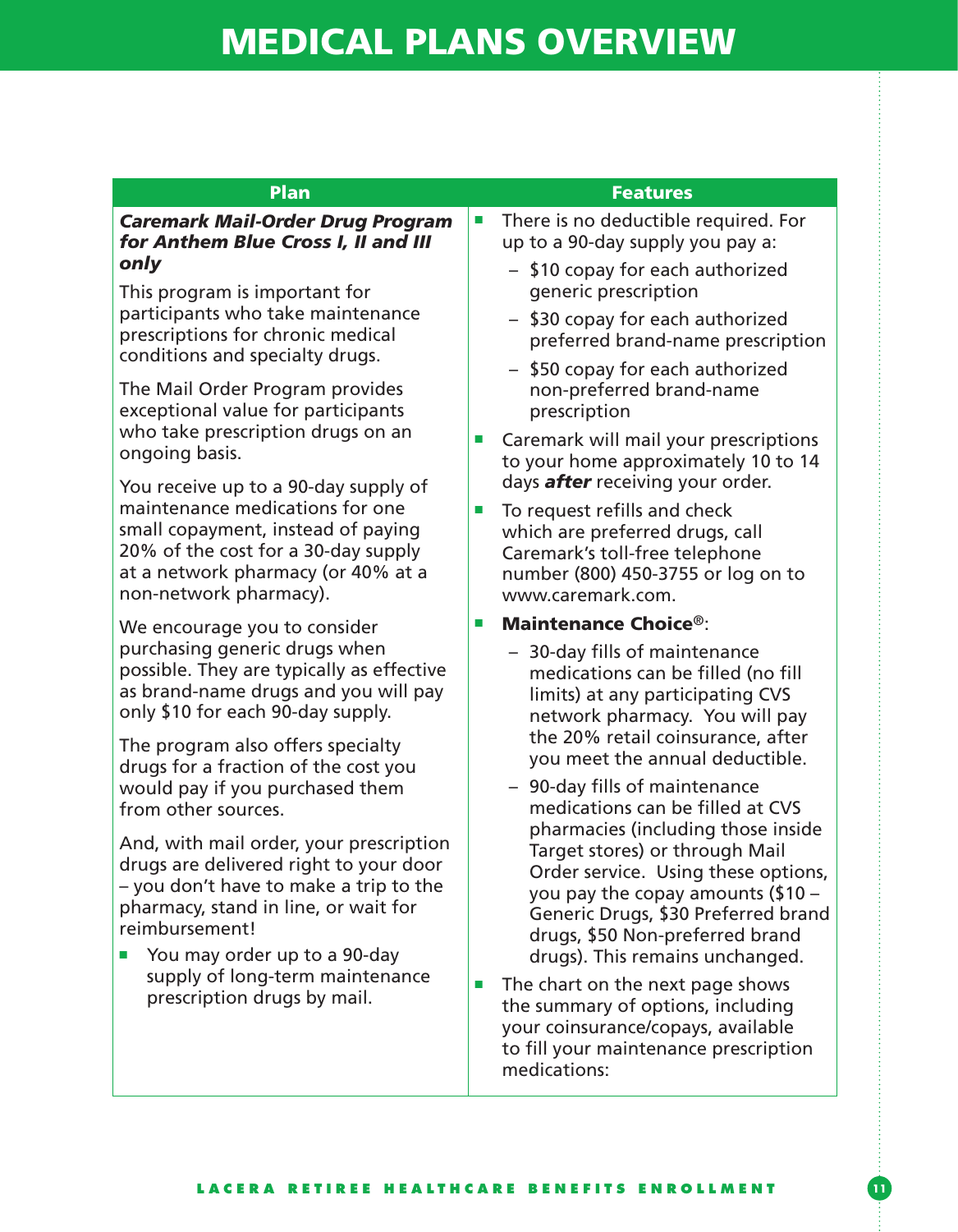| <b>Maintenance Prescription Medications - Summary of Options</b> |                                                                |                                                                                |                                                    |
|------------------------------------------------------------------|----------------------------------------------------------------|--------------------------------------------------------------------------------|----------------------------------------------------|
|                                                                  | <b>Any Network Retail</b><br>Pharmacy<br>Up to a 30-day supply | <b>Maintenance Choice</b><br>(Filled at CVS/pharmacy)<br>Up to a 90-day supply | <b>Mail Order Service</b><br>Up to a 90-day supply |
| <b>Generic Drugs</b>                                             | 20% coinsurance*                                               | \$10 copay                                                                     | \$10 copay                                         |
| <b>Preferred Brand Drugs</b>                                     | 20% coinsurance*                                               | \$30 copay                                                                     | \$30 copay                                         |
| <b>Non-preferred Brand</b><br><b>Drugs</b>                       | 20% coinsurance*                                               | \$50 copay                                                                     | \$50 copay                                         |
| <b>Fill Limit for Long-term</b><br><b>Medications</b>            | No Limit                                                       | No Limit                                                                       | No Limit                                           |

\*After you meet the annual deductible. Note: Anthem Blue Cross Plan III does not have deductibles.

With using the Maintenance Choice option, you can save time and money for your maintenance medications. All you need to do is obtain a 90-day supply maintenance prescription from your doctor and have it filled through Mail Order or at CVS pharmacies (including those inside Target stores). For questions, please contact CVS Caremark at (800) 450-3755 or visit their website caremark.com.

### Specialty Drugs

Specialty drugs are available only by mail through Caremark Specialty Pharmacy Services, unless they are dispensed in your physician's office.

#### *Specialty drug copayments are:*

- \$50 for up to a 30-day supply.
- \$100 for a 31-60-day supply.
- \$150 for a 90-day supply.

**You must register** with Caremark Specialty Pharmacy Services by calling 1-800-237-2767, Monday through Friday, 4:30 AM to 6 PM (Pacific Time). For TDD, call 1-800-231-4403. For refills, call 1-800-237-2767.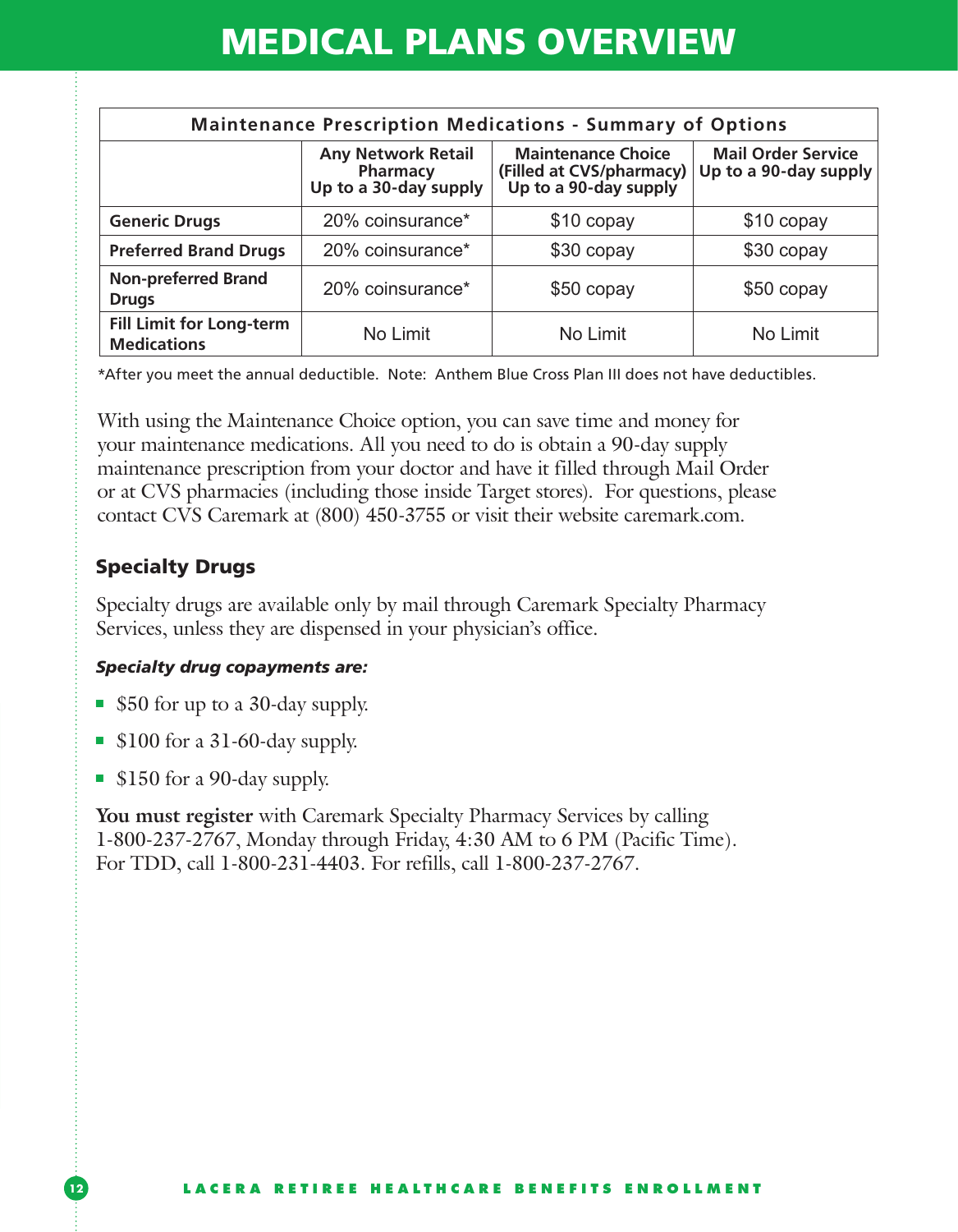#### What is a specialty drug?

While there is no single accepted definition, all descriptions agree that specialty drugs:

- often use biotechnology and genetic coding
- are used to treat complex or rare conditions, such as rheumatoid arthritis, osteoporosis, cancer, anemia and multiple sclerosis
- are delicate and difficult to produce
- are typically self-injected or administered by a health care professional
- are typically very expensive because of their complexity and narrow therapeutic range.

Specialty drugs are available only by mail through Caremark Specialty Pharmacy Services, unless they are dispensed in your physician's office. You must register with Caremark Specialty Pharmacy Services by calling the phone number listed above.

## Medicare Advantage Prescription Drug (MA-PD) HMOs (with Medicare Part D)

A Medicare Advantage Prescription Drug (MA-PD) HMO Plan is an HMO that has a contract with the federal government to provide healthcare services to those with Medicare Part A and Part B coverage. Medicare (the federal government) in turn, pays the HMO a monthly fee for each member.

### MA-PD HMOs offer:

- Coverage for most expenses, including those for preventive care and prescription drugs.
- No deductibles.
- No claim forms.
- Small copayment for office visits.
- No paperwork.
- No restrictions on coverage for pre-existing conditions.

Premiums for Medicare Part B (base rate) are reimbursed by the County on a tax-free basis provided you meet all the conditions outlined in the *Decision Guide* insert in your *RHC Enrollment Packet*, subject to annual approval by the Los Angeles County Board of Supervisors. To participate in this plan, you must:

- agree to receive **ALL** medical services and prescription drugs from plan providers (except emergency care while traveling outside the HMO's service area).
- assign all Medicare benefits to the MA-PD HMO.

### MA-PD HMOs currently offered by LACERA are:

- Kaiser Permanente Senior Advantage.
- UnitedHealthcare Medicare Advantage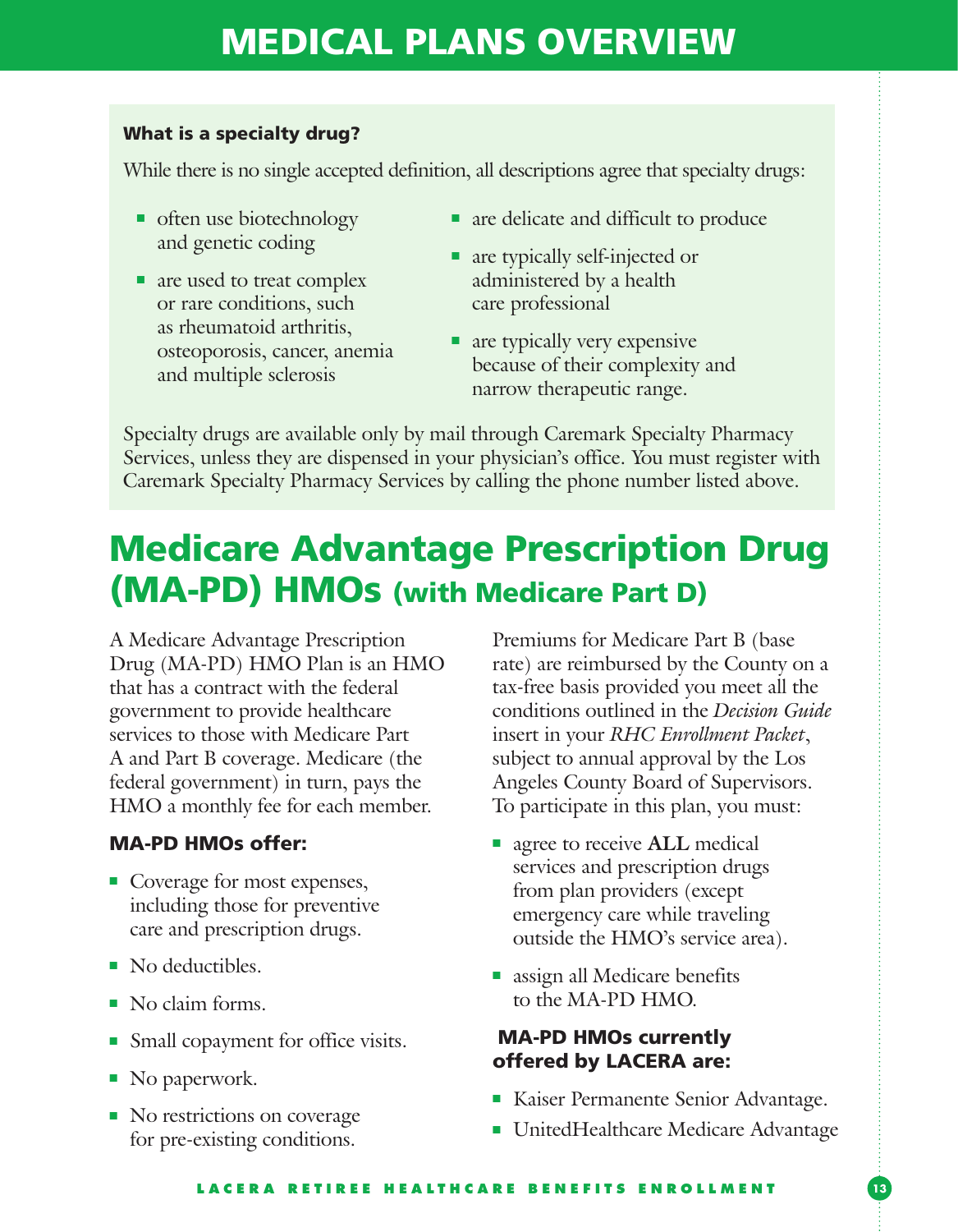■ Cigna-HealthSpring Preferred with Rx (HMO) (available in Maricopa County and Apache Junction, Pinal County, Arizona only)

SCAN Health Plan. All of the LACERAadministered medical plans have voluntary Disease Management features and/or programs to help LACERA members who have chronic conditions stay as healthy as possible for as long as possible. Details are on page 16.

#### **For details about Medicare eligibility and coverage, you may:**

- read *Medicare & You*, a booklet sent every fall by the Centers for Medicare and Medicaid Services (CMS)
- log on to the Medicare website at www.medicare.gov
- call Medicare at 1-800-MEDICARE (1-800-633-4227).

| Plan                                                                                                                                                                                                                                                                                                                                                                                                                                                                            | <b>Features</b>                                                                                                                                                                                                                                                                                                                                                                                                                                                                                                                                                                                                                                                                                                              |
|---------------------------------------------------------------------------------------------------------------------------------------------------------------------------------------------------------------------------------------------------------------------------------------------------------------------------------------------------------------------------------------------------------------------------------------------------------------------------------|------------------------------------------------------------------------------------------------------------------------------------------------------------------------------------------------------------------------------------------------------------------------------------------------------------------------------------------------------------------------------------------------------------------------------------------------------------------------------------------------------------------------------------------------------------------------------------------------------------------------------------------------------------------------------------------------------------------------------|
| <b>Kaiser Permanente Senior</b><br><b>Advantage</b><br>This plan is an MA-PD HMO that is<br>available to eligible LACERA members<br>and their dependents who are enrolled<br>in Medicare Parts A and B.<br>All non-Medicare-eligible members who<br>want Kaiser coverage must enroll in the<br>Kaiser HMO, described on page 4.                                                                                                                                                 | You must receive ALL medical care<br>п<br>and prescription drugs from a Kaiser<br>physician at a Kaiser facility, except<br>in the case of a life-threatening<br>emergency.<br>Kaiser has numerous major medical<br>$\mathcal{C}$<br>centers and many smaller medical<br>clinics located throughout California,<br>as well as several other states.<br>If you are covered under Kaiser and<br>$\mathcal{L}_{\mathcal{A}}$<br>move out of California to a state<br>where a LACERA-administered Kaiser<br>plan is also available (i.e., Oregon,<br>Hawaii, Colorado and Georgia), you<br>may continue with Kaiser by enrolling<br>in that state's Kaiser plan. You must<br>contact LACERA immediately for<br>enrollment forms. |
| <b>UnitedHealthcare Medicare</b><br><b>Advantage</b><br>This plan is an MA-PD HMO that is<br>available to eligible LACERA members<br>and their dependents who are enrolled<br>in Medicare Parts A and B.<br>If you have Medicare coverage and wish<br>to enroll in UnitedHealthcare Medicare<br>Advantage, all eligible family members<br>who are under age 65, and therefore<br>not eligible for Medicare, must<br>enroll in the UnitedHealthcare HMO,<br>described on page 4. | UnitedHealthcare Medicare<br>$\mathcal{L}_{\mathcal{A}}$<br>Advantage allows you to receive care<br>from its many network providers and<br>provides comprehensive prescription<br>drug coverage.                                                                                                                                                                                                                                                                                                                                                                                                                                                                                                                             |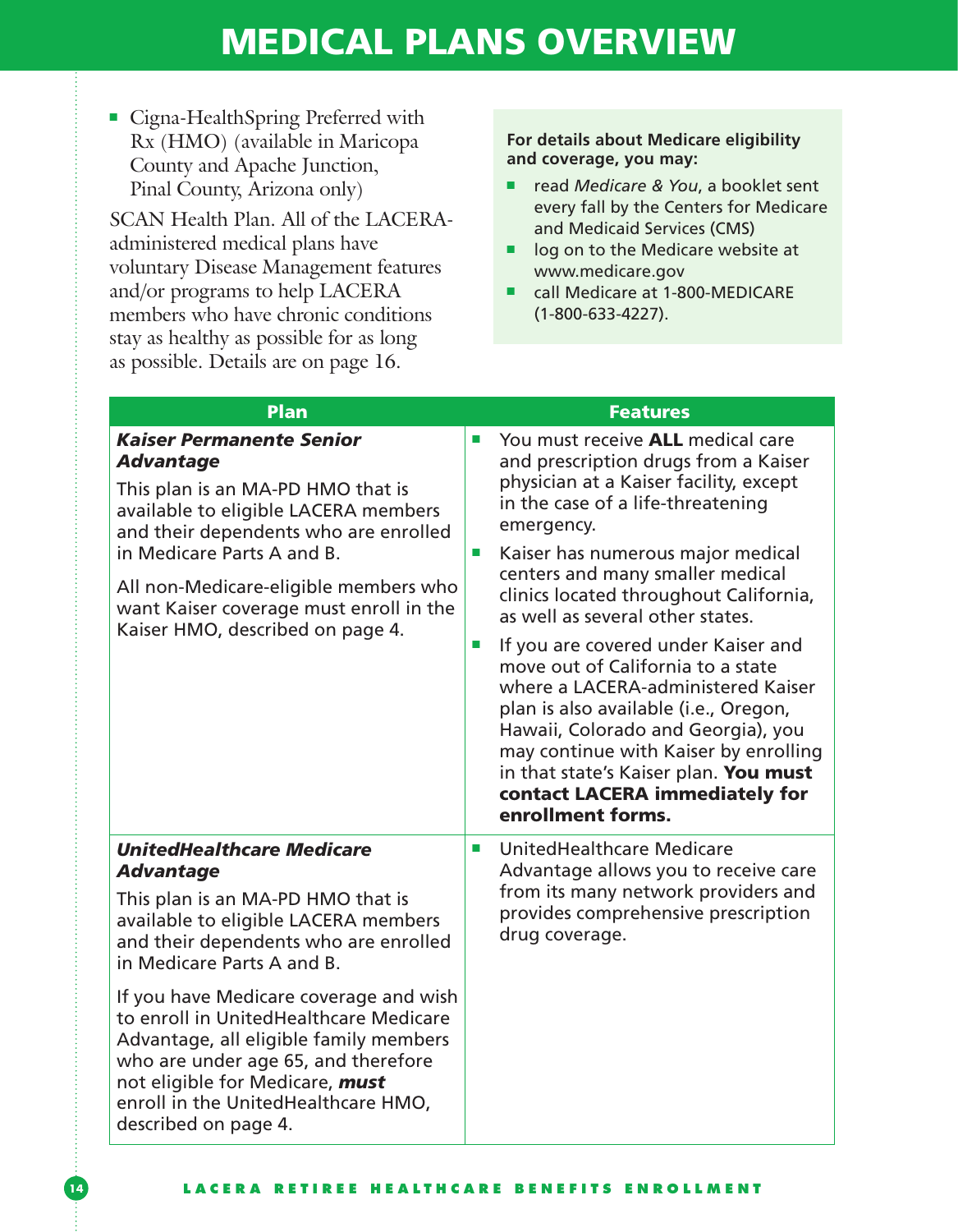| <b>Plan</b>                                                                                                                                                                                                                                                                                                                                                                        | <b>Features</b>                                                                                                                                                                                                                                                                                                                                                                                                                                                                                                                                                   |
|------------------------------------------------------------------------------------------------------------------------------------------------------------------------------------------------------------------------------------------------------------------------------------------------------------------------------------------------------------------------------------|-------------------------------------------------------------------------------------------------------------------------------------------------------------------------------------------------------------------------------------------------------------------------------------------------------------------------------------------------------------------------------------------------------------------------------------------------------------------------------------------------------------------------------------------------------------------|
| <b>Cigna-HealthSpring Preferred with</b><br>Rx (HMO) (available in Maricopa<br><b>County and Apache Junction, Pinal</b><br><b>County, Arizona only)</b><br>This plan is an MA-PD HMO that is<br>available to eligible LACERA members<br>and their dependents who are age<br>65 or over and enrolled in Medicare<br>Parts A and B. (Available only in<br>Maricopa County, Arizona.) | Cigna-HealthSpring Preferred with Rx<br>$\mathcal{L}_{\mathcal{A}}$<br>(HMO) allows you to receive care from<br>its network providers and provides<br>comprehensive prescription drug<br>coverage.                                                                                                                                                                                                                                                                                                                                                                |
| <b>Senior Care Action Network (SCAN)</b><br><b>Health Plan</b><br>This plan is an MA-PD HMO available<br>to eligible LACERA members and their<br>dependents who are age 65 or over and<br>enrolled in Medicare Parts A and B.<br>SCAN Health Plan is not available to<br>family members who are under age<br>65 unless enrolled in Medicare Parts A<br>and B.                      | Among its covered services, SCAN<br>$\mathcal{L}_{\mathcal{A}}$<br><b>Health Plan includes unlimited</b><br>prescription drug benefits, and<br>transportation to and from medical<br>appointments when necessary.<br>In addition to comprehensive<br>$\mathcal{L}_{\mathcal{A}}$<br>healthcare benefits, SCAN Health Plan<br>offers the"safety net" of Independent<br>Living Power, In-Home Care services,<br>which include personal care services,<br>homemaker/housekeeper services,<br>home delivered meals, emergency<br>response systems and adult day care. |